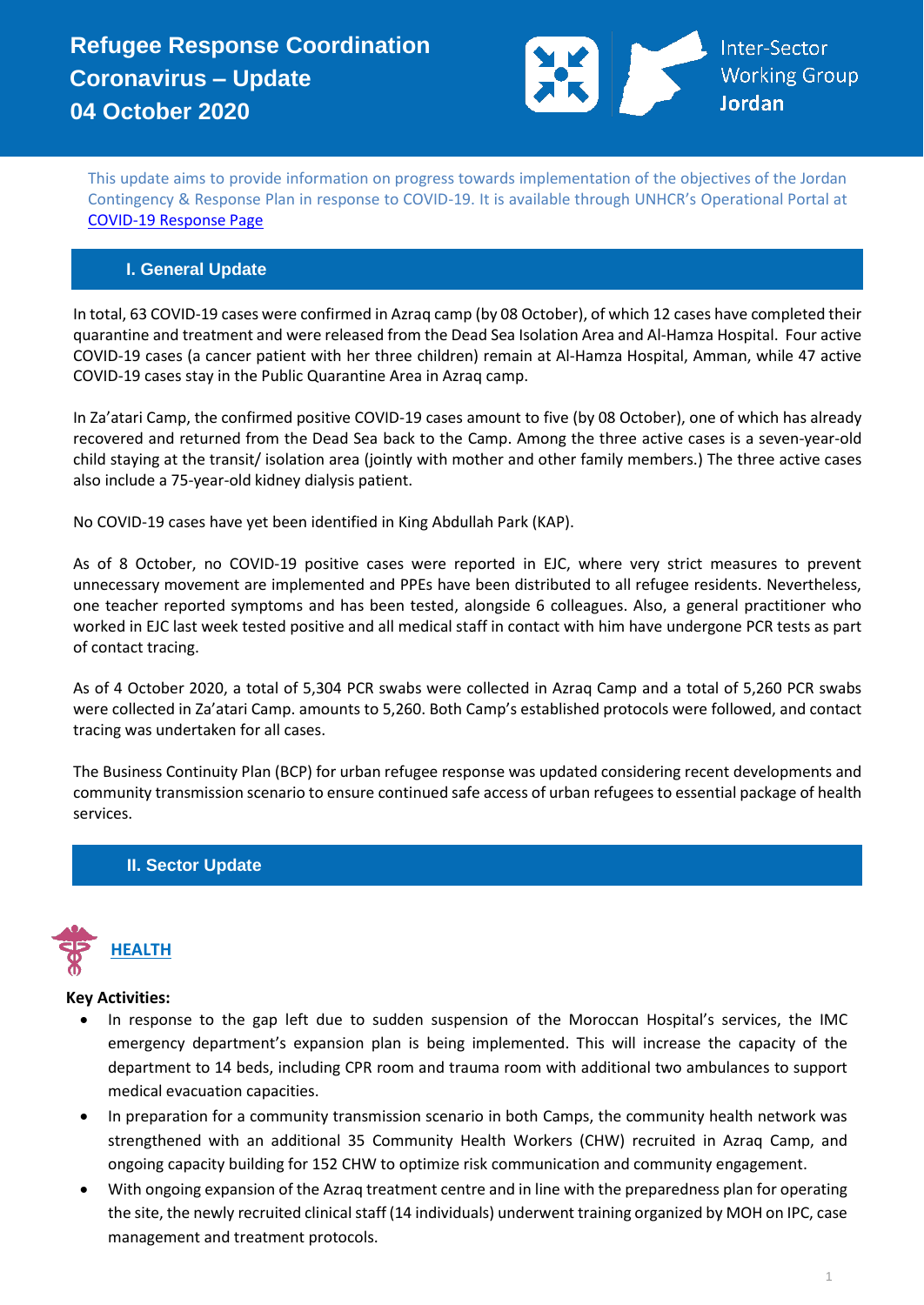- In Azraq Camp, UNHCR coordinated a training on PCR sampling for newly recruited staff by IMC Health partner. 13 additional staff were trained, hence the total of trained Staff by MoH amounts now to 52.
- The Za'atari transit/isolation site has a capacity of 280 persons. The site is continuously supported by 2 nurses and a receptionist. Azraq camp currently counts on 51 shelters in the Public/ Isolation area; in order to enhance its capacity, construction of additional 50 shelters started on 4 October.
- In King Abdullah Park (KAP), the quarantine area has been activated based on Ramtha Department of Health (DoH), until active surveillance system is put in place. KAP residents returning to the camp are placed in isolation and tested. Medical screening at the camp main gate continues with, an average of 54 persons per day due to resumption of schools and daily commuting by students.
- MSF in Za'atari Camp received MoH approval letter to start functioning for COVID-19 cases with asymptomatic and mild symptoms, while the Ministry's feedback for treatment of moderate cases is not yet finalized.
- JHAS HQ agreed to JHAS Clinic doctors to collect Nasopharyngeal swabs after training has been provided by Ramtha DoH; the protocol is yet to be established once training is completed. PCRF has signed a memorandum of Understanding (MoU) with JHAS HQ to support KAP clinic with two general practitioners to provide health care services inside the camp 24/7 for 6 months starting on 20 September 2020.



## **BASIC NEEDS**

## **Key Activities:**

• During the period 20 September to 03 October a total of 2,033 cases have been assisted under COVID-19 emergency response by the five partner organizations Care, DRC, JHCO, WRG and ICMC. Details are available on the [COVID-19 Emergency Cash Coordination Dashboard.](https://data2.unhcr.org/en/documents/details/75926)

## **Challenges:**

• Funding remains a challenge to provide COVID cash assistance for a duration of 3 months, and most cases have to date only one single time the monthly COVID cash assistance; fewer cases obtained the assistance over two months and even less three times.



## **FOOD SECURITY**

## **Key Activities:**

- As part of the COVID-19 emergency response, WFP has included additional 5,527 refugee cases (15,346 individuals) for food assistance and will be expanding assistance to additional 2,924 vulnerable cases.
- WFP continues to provide in-kind food assistance to the households which are quarantine due to COVID-19 in Azraq & Za'atari Camps.
- Results of the Food Security Outcome Monitoring (FSOM) collected from Syrian refugees in camps during 31 August - 9 September has demonstrated increased pressure on food security. Key findings are:
	- $\circ$  19% of households showing an insufficient food consumption score, as compared to 5% one year ago.
	- o There is a high adoption of coping strategies: 12% adopt emergency coping strategies compared to 4% one year ago.
	- o On average, households have contracted 100 JOD of debt more than one year ago, mostly to cover food needs.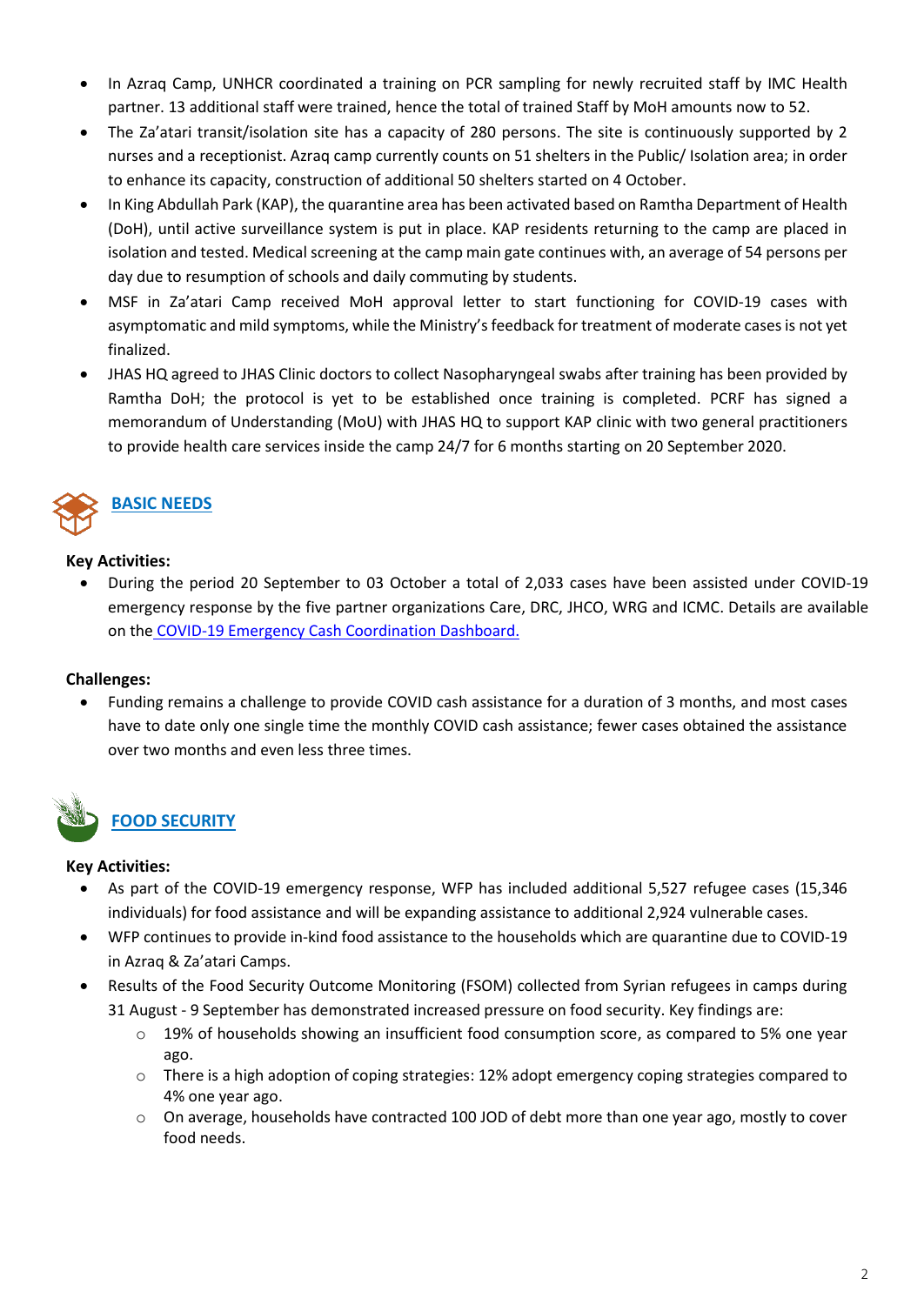

#### **Key Activities:**

- Members of the SGBV Working Group have continued to provide GBV response services to support survivors of violence in different locations across the Kingdom, both online through phone counselling, and in person, with a few disruptions of services due to increased COVID-19 risks. In Za'atari Camp, in-person case management is offered only through an appointment system to minimize social contact. In Azraq Camp, inperson services were interrupted for 2 weeks due to the increasing number of cases in the camp. Group activities are suspended in the Camps, but they remain active in urban sites at 30% capacity, respecting sanitizing measures and social distancing; this includes PSS support groups, empowerment and recreational activities and awareness raising sessions.
- The SGBV WG distributed 1,500 posters to publicize and disseminate the Amaali phone application for safe [referrals](https://data2.unhcr.org/en/documents/details/79308) in six different locations including Za'atari and Azraq Camps, Mafraq, Irbid, Amman, Karak.
- The Community Based Complaint Referral Mechanism (CBCRM) was signed by the UNDP Representative (on behalf of the Resident Coordinator) and the UNHCR Representative in July 2020, which will mobilize the implementation of the prevention component of the PSEA strategy (training, awareness raising and reporting, and risk assessment and mitigation). In parallel, the measures set in place for provision of survivor assistance will incorporate the health and psychosocial counselling component, as well as legal advice and support to the survivor. PSEA network will work on streamlining of PSEA considerations into all planning and implementation of projects of all sectors, providing services to persons of concern with a special focus also on measures which can be implemented in the different phases of the Corona crisis.
- The Protection Sector has focused on supporting Community Based Organizations (CBOs) and national partners to strengthen their protection capacities: increase services for non-Syrians refugees and Jordanians in the South; continue protection services include case management, psychosocial support, legal support, emergency cash assistance, awareness raising sessions, hygiene kits distribution, family and women empowerment and training to service providers; development of a platform for online and offline occupational therapy material to provide support to caregivers for children, elderly and persons with special needs and/or disability; provide legal aid to all refugees and vulnerable with a focus on ensuring that documents are obtained in due time and without discrimination nor illegitimate fines.

#### **Challenges:**

- An increasing number of positive COVID-19 cases in Government institutions are posing challenges to the Government's capacity to respond to cases of domestic violence and other forms of GBV. UNFPA, UNHCR and UNICEF are supporting the Family Violence Protection Team to review the system and coordinate a response to ease the burden of the response from Government institutions ensuring safety of service provision and continuity of services for GBV survivors.
- Women, elderly, adolescents, youth and children, persons with disabilities and minorities are at risk of social exclusion, discrimination and socio-economic marginalization, especially due to debts, overdue rents, lack of available job opportunities and general increases in costs of living. This has led to an increase in domestic violence, risks of harassment, negative coping strategies, as well as child labour and child marriage. The disruption in existing social services e.g. safe shelters, lack of services for non-Syrian refugees and limited access and transportation opportunities for women to access safe shelters has exacerbated the situation. There is a continued lack of mental health workers and qualified professionals with proper health training (Currently there are 2 Psychiatrists per 100,000 citizens; 0.04 nurses per 100,000 citizens only).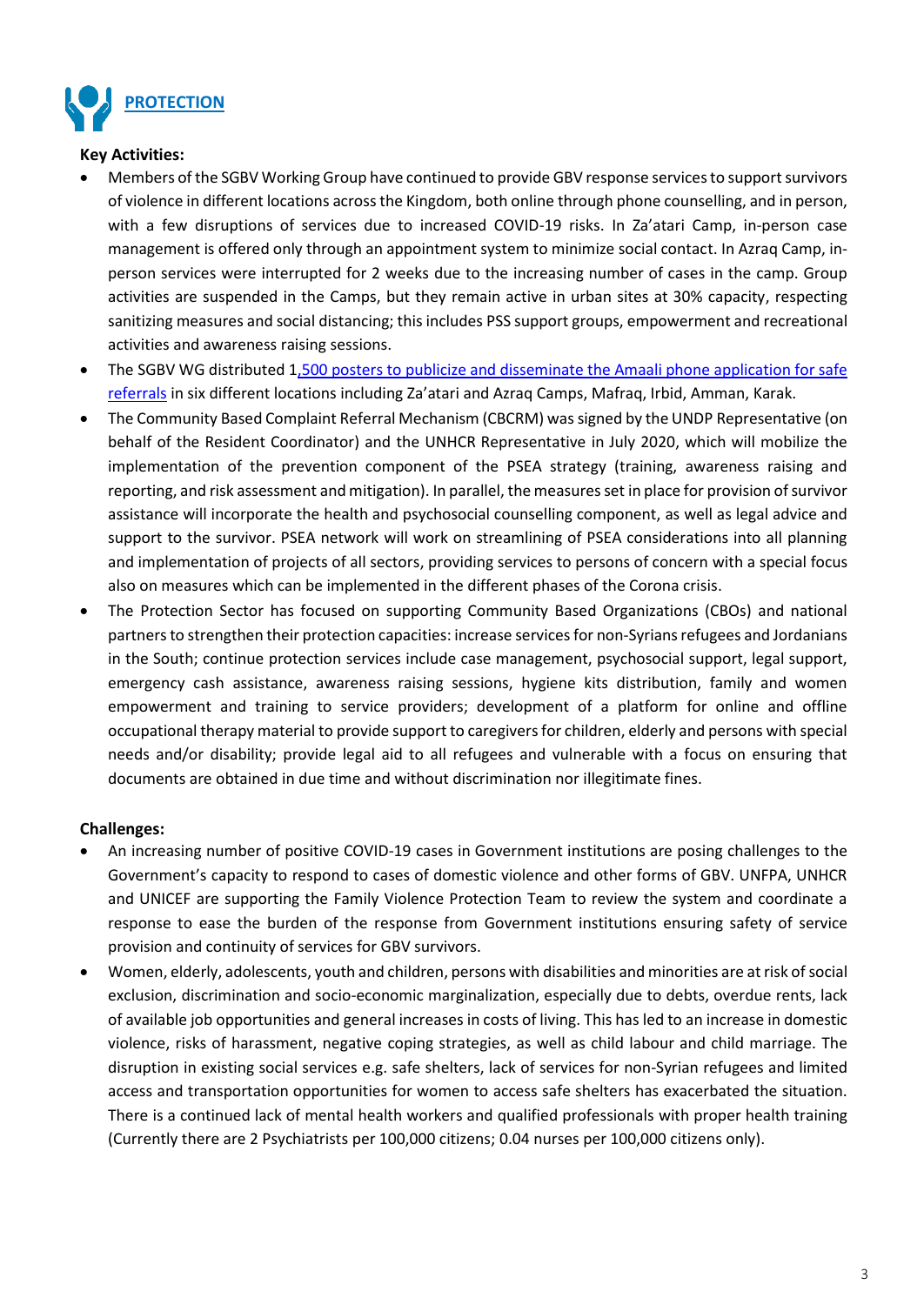

#### **Key Activities:**

- In Azraq, KAP and Za'atari Camps, UNICEF has continued supplying water through internal and external sources, continuing to supply over 60 litres per person per day, meeting the daily water needs of over 113,000 refugees. Over the past two weeks, water demand in Za'atari Camp has risen significantly and UNICEF has addressed this challenge by increasing the monitoring of water being supplied in the field during the pumping hours, as well as and covering the extra consumption quantity through external sources.
- UNICEF, in coordination with partners, has also continued the disinfection of all vehicles entering Azraq, KAP and Za'atari camps. Over the past two weeks over 5,000 vehicles have been disinfected.
- In response to the positive COVID-19 cases which have been identified in Azraq and Za'atari Camps, UNICEF has been supporting both families under self-isolation in their shelters, as well as those in the transit area, with hygiene critical hygiene and sanitation supplies, including additional quantities of water as needed. Over the past two weeks, UNICEF and UNHCR distributed 117 cleaning kits, 4 hand sanitizers, 13 hygiene kits and 15 soap bars to approximately 120 individuals in KAP Camp (B: 36; G: 32; M: 26; W: 26). In addition, UNICEF, in coordination with NRC, distributed 167 cleaning kits, 17 hygiene kits (received from IMDAD) and 13 jerry cans to approximately 716 individuals in Azraq Camp (B: 222; G: 209; M: 139; W: 146). Finally, UNICEF also distributed 4 cleaning kits and 10 soap bars to 4 individuals in Za'atari Camp (B: 1; M: 2; W:1).
- Further in response to the positive COVID-19 cases identified in Azraq Camp, UNICEF has installed 2m3 water tanks, including steel stands, at 21 shelters for families under self-isolation. The main purpose of this is to ensure that the families receive water to meet their daily demands, as well as to protect the other plot residents against possible infection. UNICEF has launched a bid for expansion of the treatment and isolation facilities in Azraq Camp; The bid closes on the 6th of October 2020.
- UNICEF and Sector Partners finalized emergency response plans for both camps, thereby ensuring that business continuity protocols are in place ensuring that COVID-19-response activities as well as critical WASH-services are able to continue.
- During the past month, the following partner organizations distributed the following items in Informal Tented Settlements (ITS):
	- o Future Pioneers distributed 565 plastic bags, 1,508 bottles of hand sanitizer, 1,508 gloves and 13,432 face masks to 6,823 individuals (B: 1,888; G: 1,831; M: 1,488; W: 1,616);
	- o The Islamic Centre Charity Society distributed 650 hygiene kits to 2,894 individuals living (B: 1,273; G: 669; M: 645; W: 307);
	- o The ILO distributed 21 soap bars and 137 hygiene kits to 649 (B: 209; G: 163; M: 136; W: 151);
	- o Mateen distributed 4,920 soap bars and 1,691 hygiene kits to 7,992 individuals (B: 2,263; G: 2,185; M: 1,730; W: 1,814);
	- o Terre des Hommes distributed 153 hygiene kits were distributed to 694 (B: 200; G: 180; M: 143; W: 171).

# **EDUCATION**

## **Key Activities:**

- The Government of Jordan announced the continued partial school closures until 16 October: schools for children in Grade 4-11 are closed and attendance for KG2, Grade 1-3 and 12 are optional.
- In Azraq Camp, some students were exposed to COVID-19 and 7 schools are working remotely, while 8 schools are working normally; books were distributed to all students in the Camp.
- Various organizations including Save the Children, Noor Al Hussein Foundation, and WVI continue supporting children's well-being by integrating remote life skills support and PSS activities into the online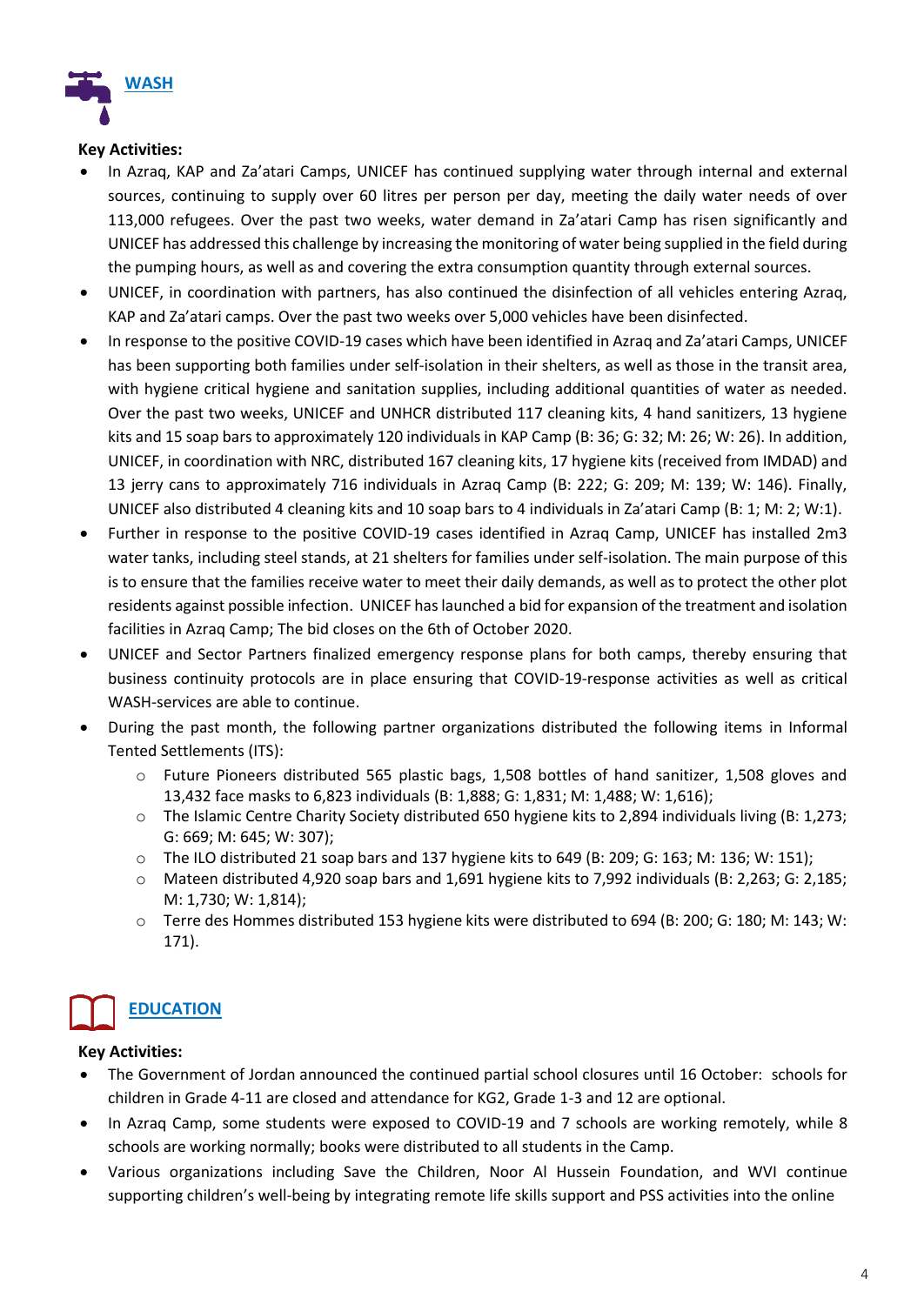education modalities that they support. Some activities also include caregivers to enable them to better support their children at home. A total of 576 households (1,092 girls and boys, and 550 men and women) have been reached across different areas in camps and host communities, including Za'atari camp, Azraq camp, and Irbid.

- From August to 30 September, UNICEF had reached 27,066 (49% female) vulnerable children a part of the Safely Back to School campaign and found 6,427 (44% female) were out of school. Reported reasons for being out of school include rejection from school registration due to documentation, disability, nearest school is full, financial challenges, child labour, child marriage and transportation challenges. UNICEF is working with partners to identify how best to support these children or refer them to existing education and social services. Schools opened under UNICEF supported safe school health protocol on 1 September. However, the longest heatwave recorded in Jordan's weather observation and an increasing number of confirmed COVID-19 cases in the country has interrupted in class learning.
- WHO, UNICEF and UNESCO have issued updated guidance for policymakers and educators on running schools as safe as possible during the COVID-19 pandemic. The UN guidance examines risk-based approaches to school operations, based on the level and intensity of transmission rates at lower schooling levels; age-appropriate considerations for measures such as physical distancing and masks in schools; and other measures to mitigate against COVID-19 in schools.
- In response to the necessities of face-to-face education for students with intellectual disabilities, the MOE and Higher Committee for Disabilities announced the continuation of face-to-face learning support for special education in resource centres in schools. Students with learning difficulties already have the option to study in school from KG2 to Grade 3, which remain open. In addition, children with learning difficulties from Grade 4 to 6 can continue to go to resource centres if a resource room is available. This is only for those public and private schools that have previously obtained a license from the Ministry to establish resources rooms, considering the health and safety standards. In camps, where schools are closed for 14 days due to a COVID19 case in school, Mercy Corps is able to continue to provide rehabilitative services to children with disabilities, after disinfection and testing of shadow teachers.
- Based on the Higher Education Council at MOHE session, it was decided to postpone the start of studies in public universities and colleges until 11 October 2020, provided that the form of education in the first semester of the academic year 2020/2021 should be hybrid with regular face-to-face and electronic blended education.
- UNHCR launched a call for application to the DAFI (Albert Einstein German Academic Refugee Initiative) scholarship programme in August 2020. The application was open to fresh Tawjihi students in 2020. A total of 1,471 applications were received, including 226 from the camps. Applicants received career counselling sessions during the selection process.
- The initiative 'Talents beyond Border' is now accepting applications for labour mobility to Canada, covering the IT and computer science sectors. Interested applicants must fill the form [here.](https://www.tbbtalent.org/candidate-portal/) Applications will be assessed by Talents beyond Borders, and successful candidates will be contacted directly. This programme does not fall under any of UNHCR's services, but it was directed to DAFI students in case anyone is interested to apply and benefit from it.
- To make the e-learning system succeed in Jordanian universities, in addition to implementation of the royal aspirations achieving partnership between public and private sectors, MOHE launched a national campaign 'Your University is at your Place'. This aims to provide a computer device to every university student to help them to overcome technical difficulties they may face during their studies or submission of final exams.
- For TVET, the Vocational Training Corporation (VTC) concluded two workshops for persons with disabilities. VTC discussed future collaboration with the American University in Madaba to enhance efforts and to serve better future for the upcoming generations. The VTC also adopted an electronic payment mechanism for the admission and registration for trainees.